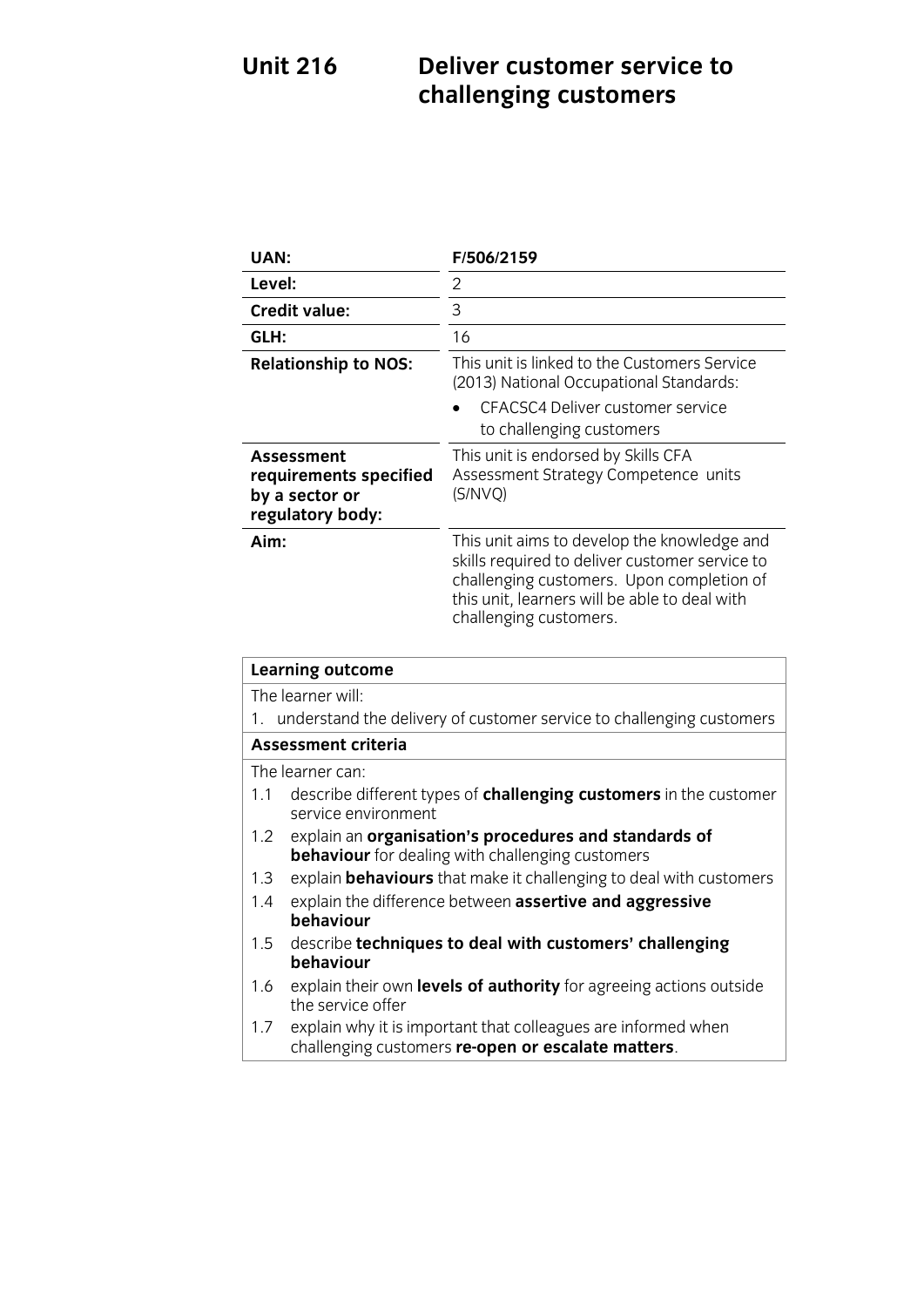# **Assessment guidance**

## **Challenging customers:**

eg

- angry
- aggressive
- abusive
- confused
- having special requirements

- **• Service offer**<br> **• Customer service polic** 
	- customer service policy
	- policy on abusive behaviour

**Standards of behaviour** will relate to the standards of behaviour of both the staff and customer. The organisation could have a:

- policy on abusive behaviour<br>• point at which the challenging customer should he r
	- point at which the challenging customer should be referred to
	- $\bullet$  set procedure for the way in which staff handle such customers<br>and the sunnort that can be offered in their handling and the support that can be offered in their handling

- **Behavior internal partitude**<br> **Behavior internal participant** 
	- unwilling to listen
	- aggression
	- lack of understanding
	- frustration

- **Assertive behaviour is where customer is confident and self-**<br>Assured but not aggressive
	- aggressive is where the customer is very unpleasant and most<br>likely threatening or even abusive or violent. It is likely the medy threatening or even abusive or victom abusing the mediatry and organisation will have a policy on how such people should be handleder<br>Handleder

- **Techniques to deal with customers' control of the set of the set of the set of the set of the set of the set of the set of the set of the set of the set of the set of the set of the set of the set of the set of the set of** 
	- listen
	- talk clearly and confidently
	- remain in control
	- let them speak without interruption when they are angry
	- ask questions and speak slowly and with concern in tone when they are confused
	- $\bullet$  alter communication to suit the customer
	- ask for assistance from others where necessary<br>• if an anoty customer try to move them away from
	- if an angry customer try to move them away from other customers but do not allow yourself to be alone with them or out customers but do not allow you with the alone with the state to be also the state with the model of the model i  $\sim$   $\sim$   $\sim$   $\sim$   $\sim$   $\sim$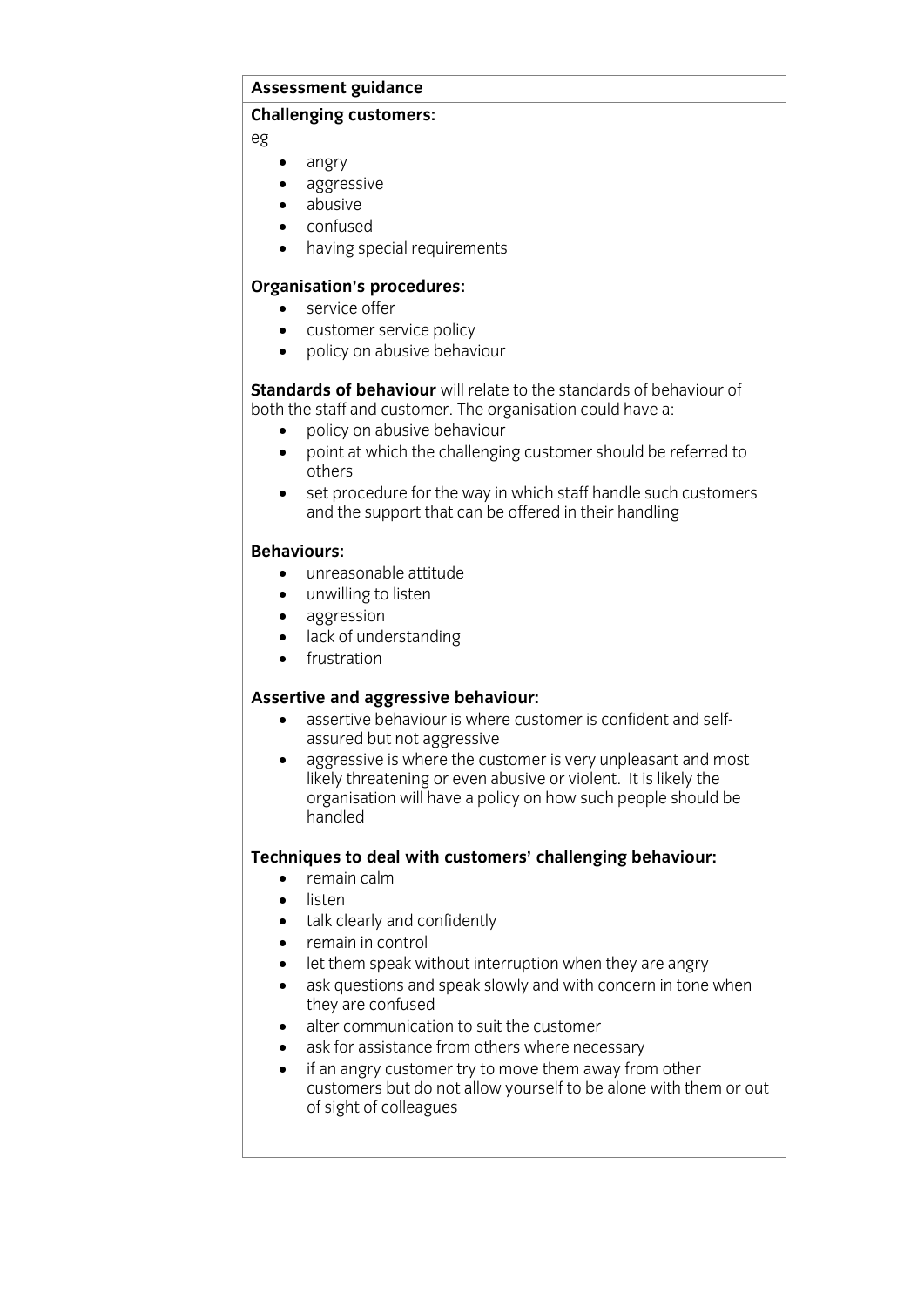**Levels of authority:** The level at which a candidate can operate and make decisions.

- **Reformant of the starters:**<br> **Re-open means when customers reappear or make contact asking<br>
for the same problem or complaint to be looked at again** 
	- escalate means where they either ask for management to be involved or they contact management direct involved or they contact management direct.

- **Evidence** may be supplied by:
	- questioning
	- reflective account
	- legal requirements and organisational policies and procedures\*

## **Learning outcome**<br>The learner will:

The results with 2. be able to deal with challenging customers

The learner can:

- 2.1 identify the signs that indicate that a customer is challenging
- 2.2 express understanding of customers' point of view without admitting liability
- 2.3 explain to customers the **limits of the service** they can offer
- 2.3 explain to customers the **limits of the service** they can offer 2.4 explain to customers the reasons for an **organisation's position** and policy<br>agree a way forward that **balances customer satisfaction and**
- 2.5 agree a way forward that<br>**organisational needs**
- obtain help from colleagues when options for action are beyond 2.6 obtain help from colleagues their level of authority
- Adhere to organisational policies and procedures, legal and 2.7 Adhere to **organisational policies and procedures, legal and ethical requirements** when dealing with challenging customers.

### <del>assessment guidance</del> **Challenging customers:**

- eg
	- angry
	- aggressive
	- abusive
	- confused
	- having special requirements

**Admitting that you o** Admitting that you or the organisation was at fault.

### Limits of the service:

**Limits of the service:** The point at which the organisaton can offer no more.

**Organisation's position:** The decision the organisation has taken.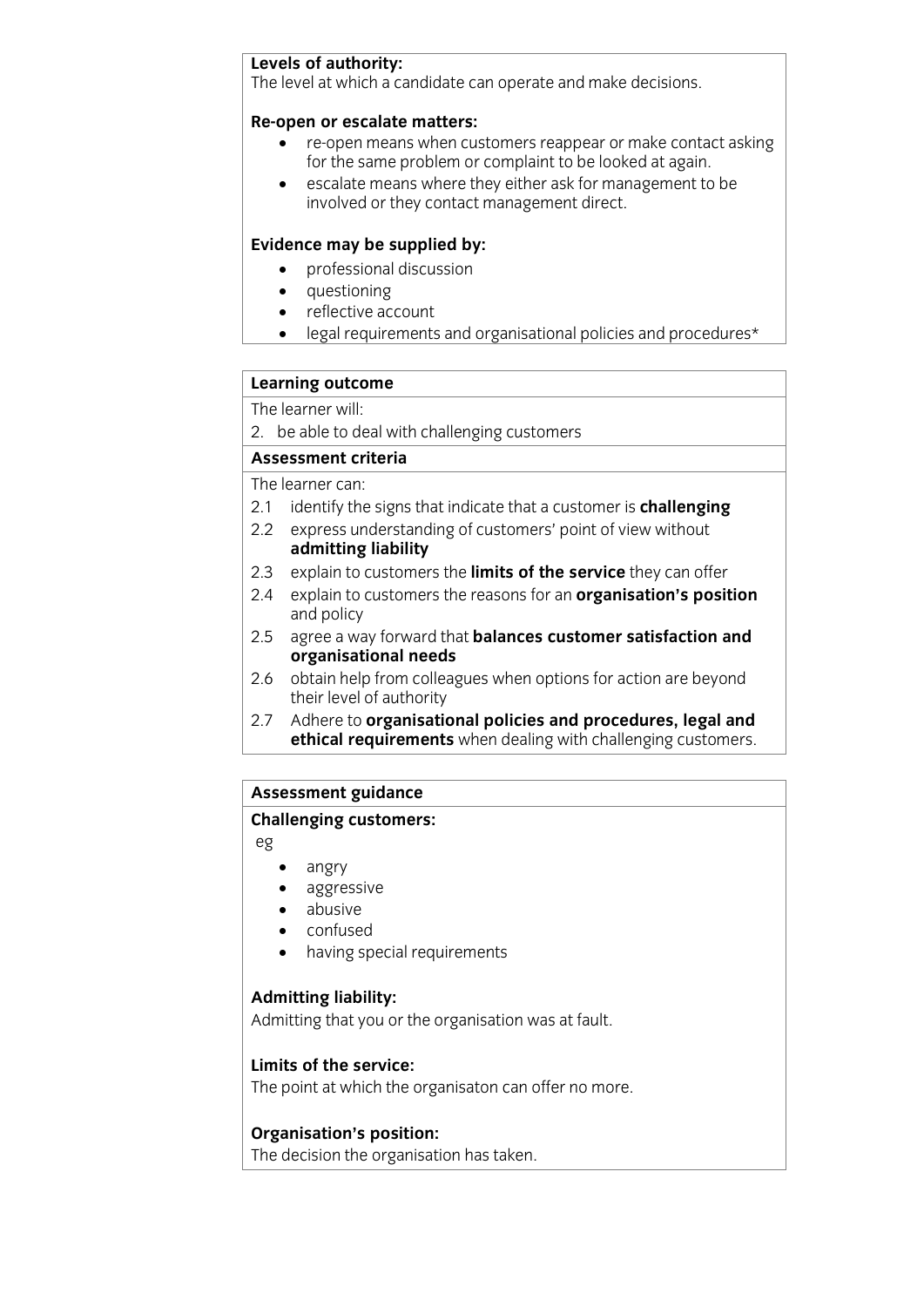## **Balances customer satisfaction and organisational needs:**

organisation cannot meet the customer's expectations. It is often the point at which it is not financially viable for the organisation to meet what the customer wants or not possible to do so. It may also be that giving in to one customer means others will want the same and so cause more problems for the organisation. problems for the organisation.

- **Crime and responsibilities showing limits of authority** 
	- service offer
	- handling of customer issues
	- customer service policy and procedures\*

### **Legal requirements:**

eg

- Sale of Goods Act (Sale and Supply of Goods to Consumers<br>Regulations)
- Trade Descriptions Act
- Data Protection Act
- Equality Act
- Health and Safety at Work Act

- **Example 3**<br> **Example 8**<br> **Example 8** 
	- values
	- fairness

- **Evidence** may be supplied by:
	- witness testimony
	- customer records\*
	- professional discussion
	- questioning
	- reflective account
	- service offer\*
	- documentation\*
	- legal and ethical requirements and organisational policies and procedures\*

Note: this unit is about delivering customer service to challenging customers. It is not about delivering customer service in normal situations. The candidate will require to be observed dealing with at least three challenging customers. Witness testimonies can be added if hecessary. necessary.

\* While the candidate can provide a copy of the organisational policies this on its own is not sufficient. The candidate will require to demonstrate their application and be able to discuss them, showing understanding of how they are applied. This also applies to legal requirements. how they are applied. This also applies to legal requirements.